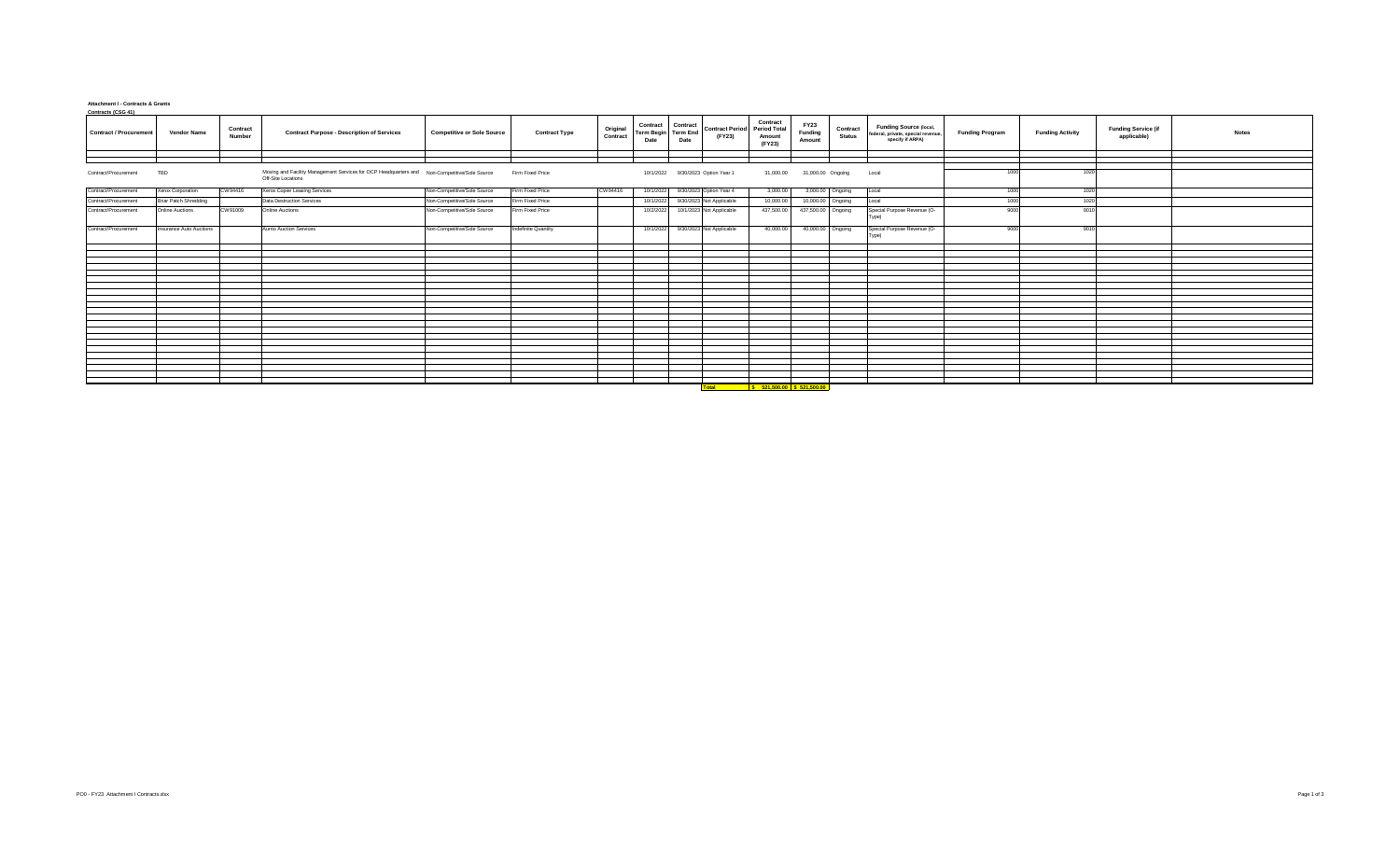## **Attachment I - Contracts & Grants Subsidies and Transfers (CSG 50)**

| Grant |                | <b>Grantee Name</b> | Grant<br>Number | <b>Grant Purpose - Description of Services</b> | <b>Competitive or Sole</b><br>Source | Original<br>Grant<br>Amount | Grant Term Grant Term<br>Begin Date End Date | Grant<br>Period<br>(FY23) | <b>Grant Period</b><br><b>Total Amount</b><br>(FY23) | <b>FY23</b><br>Funding<br>Amount | <b>Grant Status</b> | <b>Funding Source (local,</b><br>federal, private, special<br>revenue, specify if ARPA) | <b>Funding Program</b> | <b>Funding Activity</b> | <b>Funding Service (if</b><br>applicable) | <b>Notes</b> |
|-------|----------------|---------------------|-----------------|------------------------------------------------|--------------------------------------|-----------------------------|----------------------------------------------|---------------------------|------------------------------------------------------|----------------------------------|---------------------|-----------------------------------------------------------------------------------------|------------------------|-------------------------|-------------------------------------------|--------------|
|       |                |                     |                 |                                                |                                      |                             |                                              |                           |                                                      |                                  |                     |                                                                                         |                        |                         |                                           |              |
|       | Not Applicable |                     |                 |                                                |                                      |                             |                                              |                           |                                                      |                                  |                     |                                                                                         |                        |                         |                                           |              |
|       |                |                     |                 |                                                |                                      |                             |                                              |                           |                                                      |                                  |                     |                                                                                         |                        |                         |                                           |              |
|       |                |                     |                 |                                                |                                      |                             |                                              |                           |                                                      |                                  |                     |                                                                                         |                        |                         |                                           |              |
|       |                |                     |                 |                                                |                                      |                             |                                              |                           |                                                      |                                  |                     |                                                                                         |                        |                         |                                           |              |
|       |                |                     |                 |                                                |                                      |                             |                                              |                           |                                                      |                                  |                     |                                                                                         |                        |                         |                                           |              |
|       |                |                     |                 |                                                |                                      |                             |                                              |                           |                                                      |                                  |                     |                                                                                         |                        |                         |                                           |              |
|       |                |                     |                 |                                                |                                      |                             |                                              |                           |                                                      |                                  |                     |                                                                                         |                        |                         |                                           |              |
|       |                |                     |                 |                                                |                                      |                             |                                              |                           |                                                      |                                  |                     |                                                                                         |                        |                         |                                           |              |
|       |                |                     |                 |                                                |                                      |                             |                                              |                           |                                                      |                                  |                     |                                                                                         |                        |                         |                                           |              |
|       |                |                     |                 |                                                |                                      |                             |                                              |                           |                                                      |                                  |                     |                                                                                         |                        |                         |                                           |              |
|       |                |                     |                 |                                                |                                      |                             |                                              |                           |                                                      |                                  |                     |                                                                                         |                        |                         |                                           |              |
|       |                |                     |                 |                                                |                                      |                             |                                              |                           |                                                      |                                  |                     |                                                                                         |                        |                         |                                           |              |
|       |                |                     |                 |                                                |                                      |                             |                                              |                           |                                                      |                                  |                     |                                                                                         |                        |                         |                                           |              |
|       |                |                     |                 |                                                |                                      |                             |                                              |                           |                                                      |                                  |                     |                                                                                         |                        |                         |                                           |              |
|       |                |                     |                 |                                                |                                      |                             |                                              |                           |                                                      |                                  |                     |                                                                                         |                        |                         |                                           |              |
|       |                |                     |                 |                                                |                                      |                             |                                              |                           |                                                      |                                  |                     |                                                                                         |                        |                         |                                           |              |
|       |                |                     |                 |                                                |                                      |                             |                                              |                           |                                                      |                                  |                     |                                                                                         |                        |                         |                                           |              |
|       |                |                     |                 |                                                |                                      |                             |                                              |                           |                                                      |                                  |                     |                                                                                         |                        |                         |                                           |              |
|       |                |                     |                 |                                                |                                      |                             |                                              |                           |                                                      |                                  |                     |                                                                                         |                        |                         |                                           |              |
|       |                |                     |                 |                                                |                                      |                             |                                              |                           |                                                      |                                  |                     |                                                                                         |                        |                         |                                           |              |
|       |                |                     |                 |                                                |                                      |                             |                                              |                           |                                                      |                                  |                     |                                                                                         |                        |                         |                                           |              |
|       |                |                     |                 |                                                |                                      |                             |                                              |                           |                                                      |                                  |                     |                                                                                         |                        |                         |                                           |              |
|       |                |                     |                 |                                                |                                      |                             |                                              |                           |                                                      |                                  |                     |                                                                                         |                        |                         |                                           |              |
|       |                |                     |                 |                                                |                                      |                             |                                              |                           |                                                      |                                  |                     |                                                                                         |                        |                         |                                           |              |
|       |                |                     |                 |                                                |                                      |                             |                                              |                           |                                                      |                                  |                     |                                                                                         |                        |                         |                                           |              |
|       |                |                     |                 |                                                |                                      |                             |                                              |                           |                                                      |                                  |                     |                                                                                         |                        |                         |                                           |              |
|       |                |                     |                 |                                                |                                      |                             |                                              |                           |                                                      |                                  |                     |                                                                                         |                        |                         |                                           |              |
|       |                |                     |                 |                                                |                                      |                             |                                              |                           | Total S - S - T                                      |                                  |                     |                                                                                         |                        |                         |                                           |              |